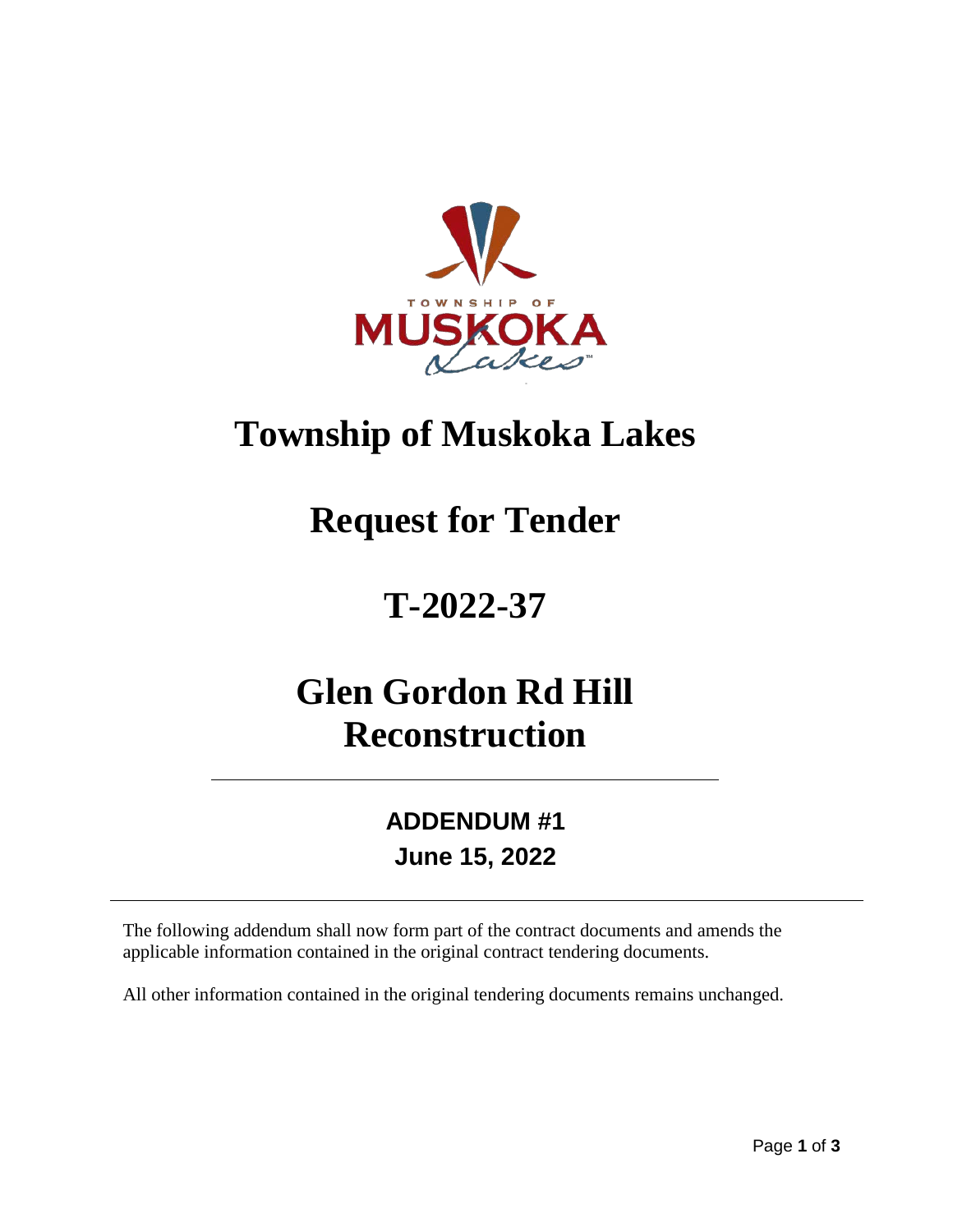### **T-2022-37 ADDENDUM #1 June 15, 2022**

#### **PART II – TENDER CONDITIONS (Page A-5)**

#### **TC-12 Successful Tenderer - Securities**

#### **The following is DELETED:**

- 12.1 The successful Tenderer shall provide each in the amount of at least five percent (5%) of the Total Tender price:
	- a) a performance security or bond signed and sealed by the Tenderer's Surety; and
	- b) a labour and material payment bond signed and sealed bythe Tenderer's Surety.

OR

The successful Tenderer may request the Owner to retain the 10% Tender Deposit from Section TC-2 in lieu of this bonding, provided that the Tender Deposit from Section TC-2 was not in the form of a Bid Bond.

12.2 The Surety of the successful Tenderer and the bonds referred to in Section TC-12.1(a) and TC-12.1(b) must be originals and shall be to the satisfaction of the Owner if this option is exercised.

#### **And is REPLACED with:**

- 12.1 The successful Tenderer shall provide each in the amount of fifty percent (50%) of the Total Tender price:
	- a) a performance security or bond signed and sealed by the Tenderer's Surety; and
	- b) a labour and material payment bond signed and sealed bythe Tenderer's Surety.
- 12.2 The Surety of the successful Tenderer and the bonds referred to in Section TC-12.1(a) and TC-12.1(b) must be originals and shall be to the satisfaction of the Owner.